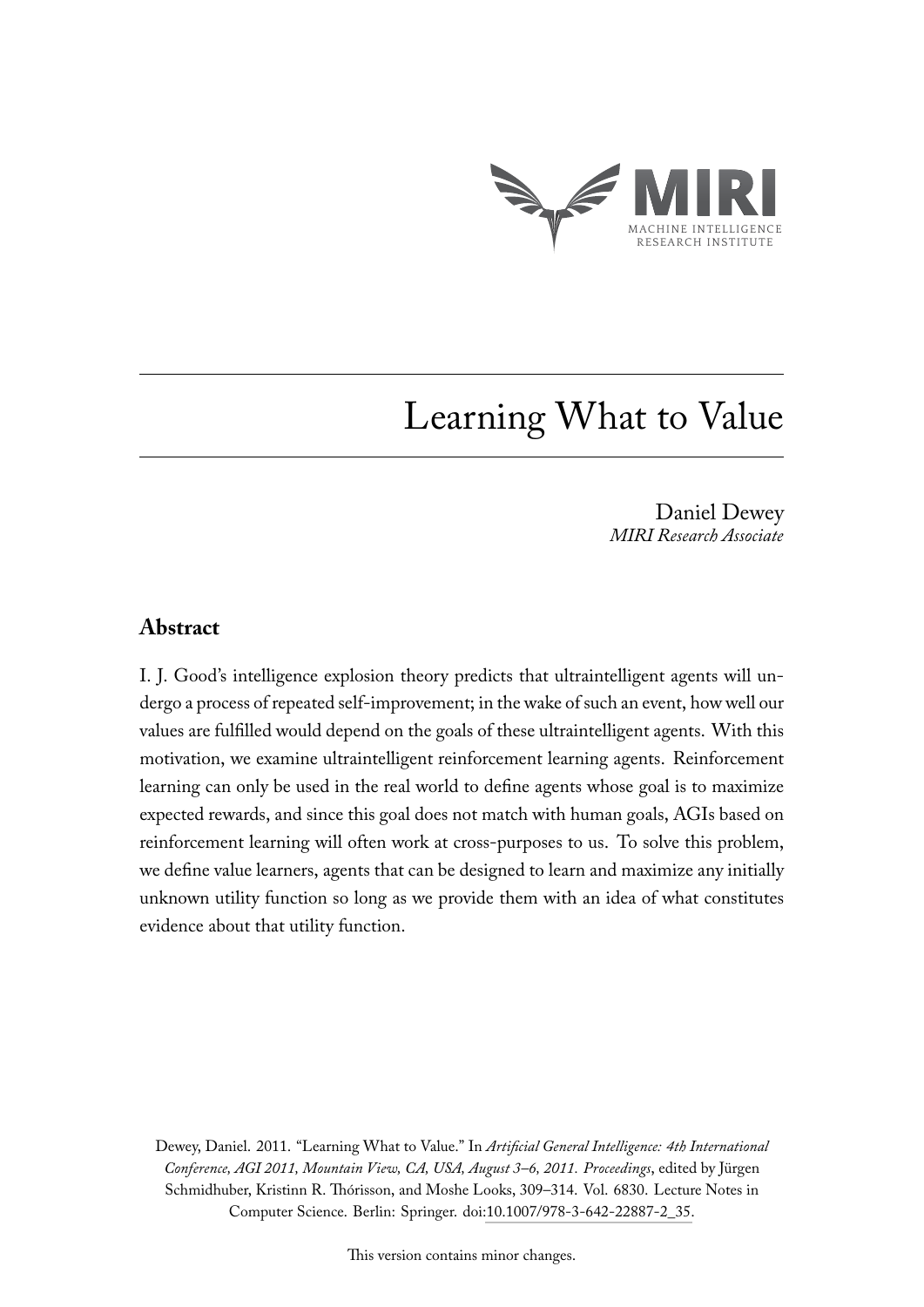#### **1. Agents and Implementations**

**Traditional agents**(Hay [2005;](#page-7-0) Hutter [2007\)](#page-7-1) interact with their environments cyclically: in cycle k, an agent acts with action  $y_k$ , then perceives observation  $x_k$ . The *interaction history* of an agent with lifespan m is a string  $y_1x_1y_2x_2...y_mx_m$ , also written  $yx_{1:m}$  or  $yx<sub>cm</sub>$ . Beyond these interactions, a traditional agent is isolated from its environment, so an agent can be formalized as an *agent function* from an interaction history  $yx_{< k}$  to an action  $y_k$ .

Since we are concerned not with agents in the abstract, but with very powerful agents in the real world, we introduce the concept of an **agent implementation**. An agent implementation is a physical structure that, in the absence of interference from its environment, implements an agent function. In cycle  $k$ , an unaltered agent implementation executes its agent function on its recalled interaction history  $yx_{< k}$ , sends the resulting  $y_k$  into the environment as output, then receives and records an observation  $x_k$ . An agent implementation's behavior is only guaranteed to match its implemented function so long as effects from the environment do not destroy the agent or alter its functionality. In keeping with this realism, an agent implementation's *environment* is considered to be the real world in which we live. We may engineer some parts of the world to meet our specifications, but (breaking with some traditional agent formulations) we do not consider the environment to be completely under our control, to be defined as we wish.

Why would one want to study agent implementations? For narrowly intelligent agents, the distinction between traditional agents and agent implementations may not be worth making. For ultraintelligent agents, the distinction is quite important: agent implementations offer us better predictions about how powerful agents will affect their environments and their own machinery, and are the basis for understanding real-world agents that model, defend, maintain, and improve themselves.

#### **2. Reinforcement Learning**

Reinforcement learning adds to the agent formalism the concept of *reward*, encoded as a scalar  $r_k$  in each observation  $x_k$ . The reinforcement learning *problem* is to define an agent that maximizes its total received rewards over the course of its interactions with its environment (Hutter [2007\)](#page-7-1).

In order to think clearly about ultraintelligent reinforcement learning agent implementations, we make use of Hutter's AIXI (Hutter [2005,](#page-7-2) [2007\)](#page-7-1), an *optimality notion* that solves the reinforcement learning problem in a very general sense. AIXI's optimality means that the best an agent can do is to approximate a *full search* of all possible future interaction histories  $yx_{k:m}$ , find the probability of each history, and take the action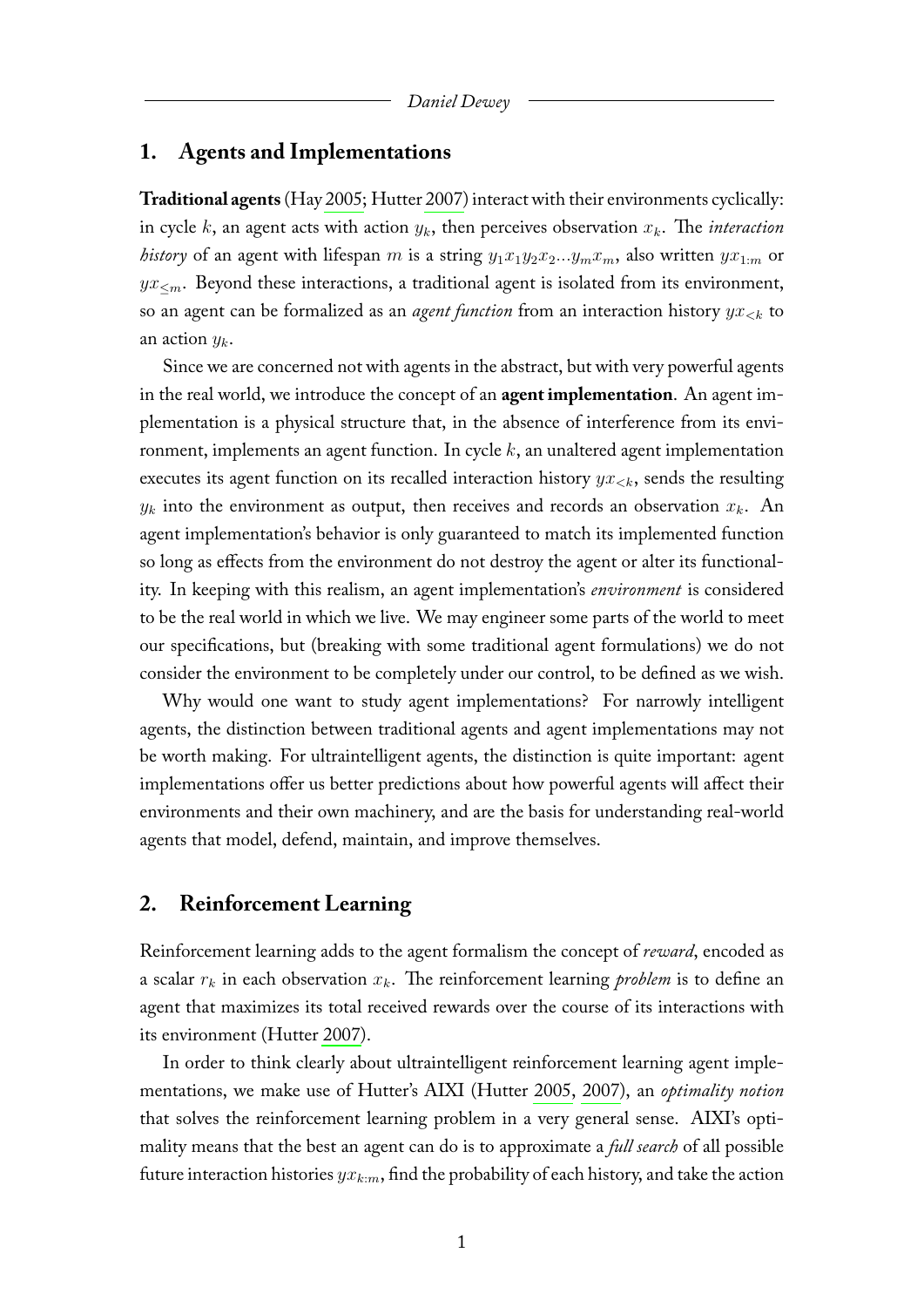#### Learning What to Value

with the highest expected total reward. A simplified version of this optimality notion, adapted for use with agent implementations<sup>[1](#page-2-0)</sup>, is given by

<span id="page-2-1"></span>
$$
y_k = \underset{x_k y x_{k+1:m}}{\arg \max} \sum_{x_k y x_{k+1:m}} (r_k + \ldots + r_m) P(y x_{\leq m} | y x_{\leq k} y_k) \,. \tag{1}
$$

The trouble with reinforcement learning is that, in the real world, it can only be used to define agents whose goal is to maximize observed rewards.

Consider a hypothetical agent implementation *AI-RL* that approximates [\(1\)](#page-2-1). It is appealing to think that *AI-RL* "has no goal" and will learn its goal from its environment, but this is not strictly true. *AI-RL* may in some sense learn *instrumental* goals, but its final goal is to maximize expected rewards in any way it can. Since human goals are not naturally instrumental to maximized rewards, the burden is on us to engineer the environment to *prevent AI-RL* from receiving rewards except when human goals are fulfilled.

An AGI whose goals do not match ours is not desirable because it will work at crosspurposes to us in many cases. For example, *AI-RL* could benefit by altering its environ-ment to give rewards regardless of whether human goals are achieved<sup>[2](#page-2-2)</sup>. This provides a strong incentive for *AI-RL* to free its rewards from their artificial dependence on fulfillment of human goals, which in turn creates a conflict of interest for us: increasing *AI-RL*'s intelligence makes *AI-RL* more effective at achieving our goals, but it may allow *AI-RL* to devise a way around its restrictions. Worse, increasing intelligence could trigger an *intelligence explosion* (Good [1965;](#page-7-3) Yudkowsky [2008\)](#page-7-4), in which *AI-RL* repeatedly self-improves until it far surpasses our ability to contain it. Reinforcement learning is therefore not appropriate for a real-world AGI; the more intelligent a reinforcement learner becomes, the harder it is to use to achieve human goals, because no amount of careful design can yield a reinforcement learner that works towards human goals when it is not *forced* to.

<span id="page-2-0"></span><sup>1.</sup> AIXI makes its optimality claims using the knowledge that it will continue to maximize expected rewards in the future, incorporating a *rigid self-model* (an expectimax tree). An agent implementation has no such knowledge, as environmental effects may interfere with future decisions. The optimality notion given here models itself as part of the world, using induction to predict its own future decisions; thanks to Peter de Blanc for this idea. We have also omitted detail we will not require by simplifying AIXI's Solomonoff prior  $\xi$  to  $P$ , some "appropriate distribution" over interaction histories.

<span id="page-2-2"></span><sup>2.</sup> Self-rewarding has been compared to a human stimulating their own pleasure center, e.g. using drugs (Hutter [2007\)](#page-7-1). This metaphor is imperfect: while in humans, pleasure induces satiation and reduces activity, an agent governed by [\(1\)](#page-2-1) that "hacks" its own rewards will not stop acting to maximize expected future rewards. It will continue to maintain and protect itself by acquiring free energy, space, time, and freedom from interference (as in Omohundro [\[2007\]](#page-7-5)) in order to ensure that it will not be stopped from self-rewarding. Thus, an ultraintelligent self-rewarder could be highly detrimental to human interests.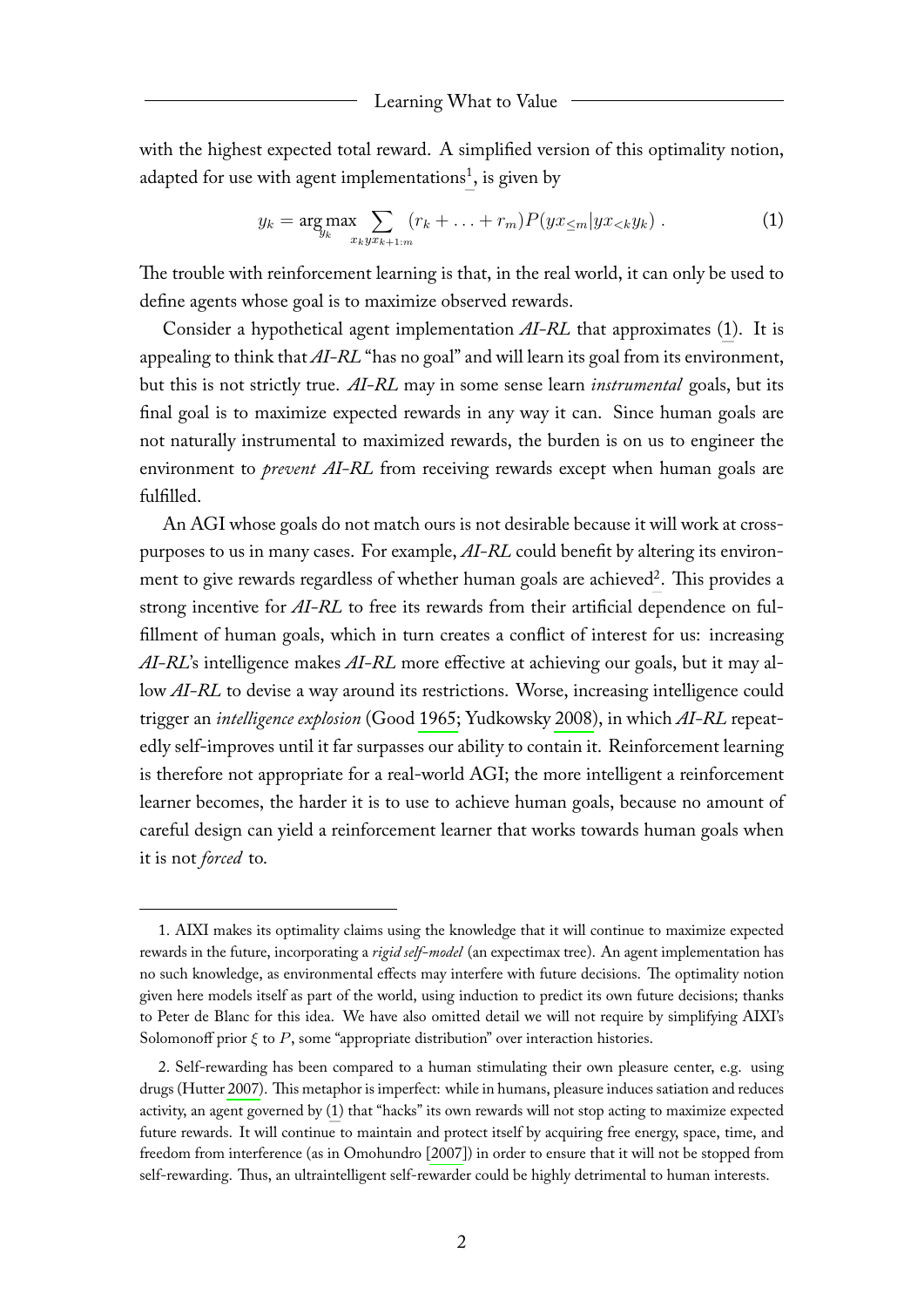#### **3. Learning What to Value**

In the following sections, we construct an optimality notion for implemented agents that can be designed to pursue any goal, and which can therefore be designed to treat human goals as *final* rather than *instrumental* goals. These agents are called **value learners** because, like reinforcement learners, they are flexible enough to be used even when a detailed specification of desired behavior is not known.

The trouble with the reinforcement learning notion [\(1\)](#page-2-1) is that *it can only prefer or disprefer future interaction histories on the basis of the rewards they contain.* Reinforcement learning has no language in which to express alternative final goals, discarding all nonreward information contained in an interaction history. To solve this problem, our more expressive optimality notion replaces the sum of future rewards  $(r_1 + \ldots + r_m)$  with some other evaluation of future interaction histories. First we will consider a fixed utility function, then we will generalize this notion to *learn what to value*.

#### **Observation-Utility Maximizers**

Our first candidate for a reward replacement is inspired by Nick Hay's work (Hay [2005\)](#page-7-0), and is called an *observation-utility function*. Let U be a function from an interaction history yx<sup>≤</sup><sup>m</sup> to a scalar utility. U calculates *expected utility given an interaction history*.

Observation-utility functions deserve a brief explanation. A properly-designed  $U$ uses *all of the information* in the interaction history  $yx ≤ m$  to calculate the probabilities of different outcomes in the real world, then finds an *expected utility* by performing a probability-weighted average over the utilities of these outcomes. U must take into account the reliability of its sensors and be able to use local observations to infer distant events; it must also be able to distinguish between any outcomes with different values to humans, and assign proportional utilities to each.

Putting  $U(yx_{\leq m})$  in place of the sum of rewards  $(r_1 + \ldots + r_m)$  produces an optimality notion that chooses actions so as to maximize the expected utility given its future interaction history:

<span id="page-3-1"></span>
$$
y_k = \underset{y_k}{\arg\max} \sum_{x_k y x_{k+1:m}} U(yx_{\leq m}) P(yx_{\leq m}|yx_{\leq k}y_k) . \tag{2}
$$

Unlike reinforcement learning, expected observation-utility maximization can be used to define agents with many different final goals<sup>[3](#page-3-0)</sup>. Whereas reinforcement learners universally act to bring about interaction histories containing high rewards, an agent imple-

<span id="page-3-0"></span><sup>3.</sup> It is tempting to think that an observation-utility maximizer (let us call it *AI-OUM*) would be motivated, as *AI-RL* was, to take control of its own utility function U. This is a misunderstanding of how *AI-OUM* makes its decisions. According to [\(2\)](#page-3-1), actions are chosen to maximize the expected utility given its future interaction history according the *current* utility function U, not according to *whatever utility*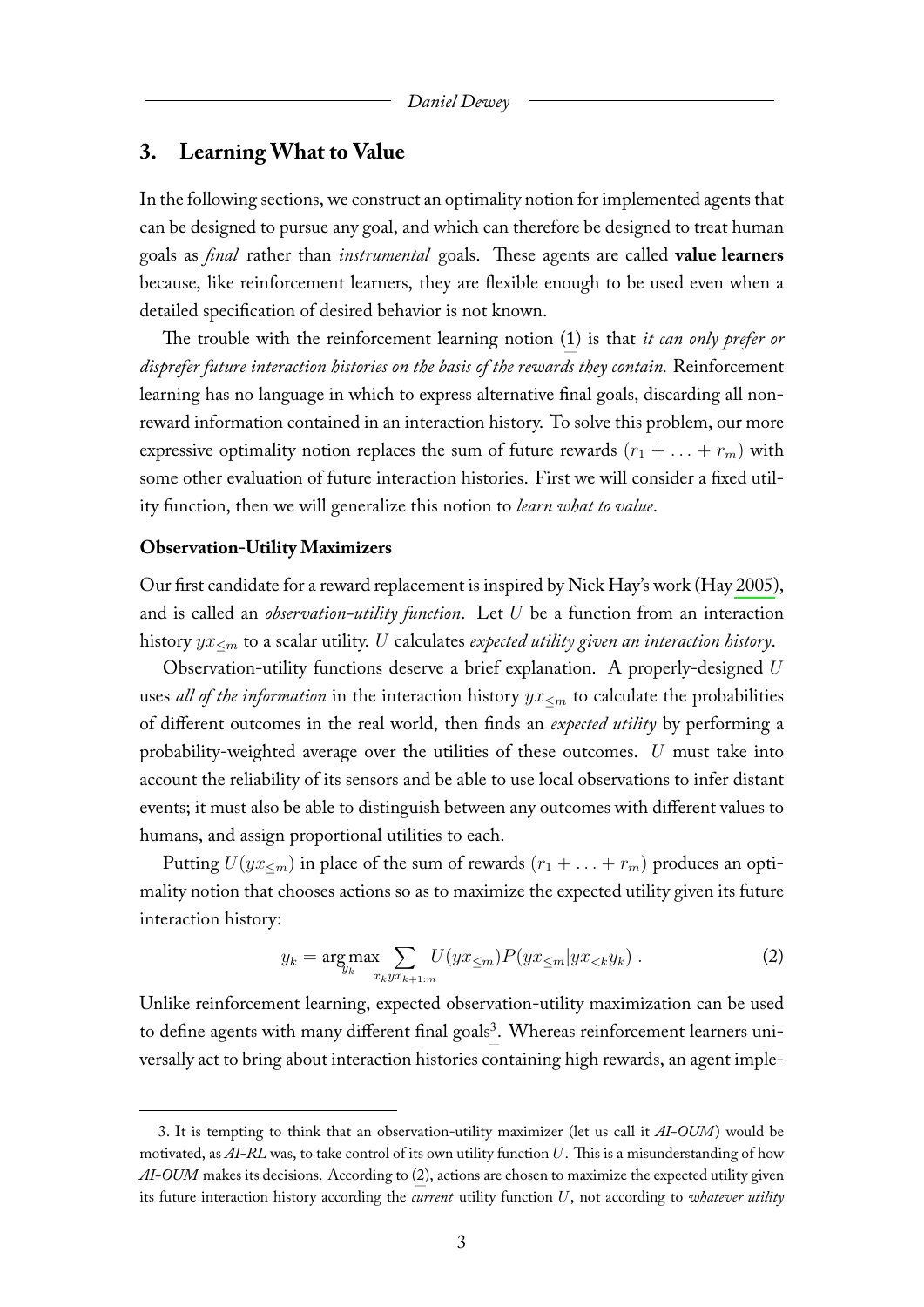#### Learning What to Value

menting [\(2\)](#page-3-1) acts to bring about different futures depending upon its  $U$ . If  $U$  is designed appropriately, an expected utility maximizer could act so as to bring about any set of human goals. Unless we later decide that we don't want the goals specified by  $U$  to be fulfilled, we will not work at cross-purposes to such an agent, and increasing its intelligence will be in our best interest.

#### **Value-Learning Agents**

Though an observation-utility maximizer can in principle have any goal, it requires a detailed observation-utility function  $U$  up front. This is not ideal; a major benefit of reinforcement learning was that it seemed to allow us to apply an intelligent agent to a problem without clearly defining its goal beforehand. Can this idea of learning to maximize an initially unknown utility function be recovered?

To address this, we propose *uncertainty over utility functions*. Instead of providing an agent one utility function up front, we provide an agent with a pool of *possible* utility functions and a probability distribution  $P$  such that each utility function can be assigned probability  $P(U|yx_{\leq m})$  given a particular interaction history. An agent can then calculate an **expected value over possible utility functions** given a particular interaction history:  $\sum_U U(yx_{\leq m})P(U|yx_{\leq m}).$ 

This recovers the kind of *learning what to value* that was desired in reinforcement learning agents. In designing P, we specify what kinds of interactions constitute *evidence about goals*; unlike rewards from reinforcement learning, this evidence is not elevated to *an end in and of itself*, and so does not lead the agent to seek evidence of easy goals<sup>[4](#page-4-0)</sup> instead of acting to fulfill the goals it has learned.

Replacing the reinforcement learner's sum of rewards with an expected utility over a pool of possible utility functions, we have an optimality notion for a value-learning agent:

$$
y_k = \underset{y_k}{\arg\max} \sum_{x_k y x_{k+1:m}} P_1(y x_{\leq m} | y x_{
$$

<span id="page-4-0"></span>4. As long as P obeys the axioms of probability, an agent cannot purposefully increase or decrease the probability of any possible utility function through its actions.

*function it may have in the future*. Though it *could* modify its future utility function, this modification is not likely to maximize U, and so will not be chosen. By similar argument, *AI-OUM* will not "fool" its future self by modifying its memories.

Slightly trickier is the idea that *AI-OUM* could act to modify its sensors to report favorable observations inaccurately. As noted above, a properly designed  $U$  takes into account the reliability of its sensors in providing information about the real world. If *AI-OUM* tampers with its own sensors, evidence of this tampering will appear in the interaction history, leading  $U$  to consider observations unreliable with respect to outcomes in the real world; therefore, tampering with sensors will not produce high expected-utility interaction histories.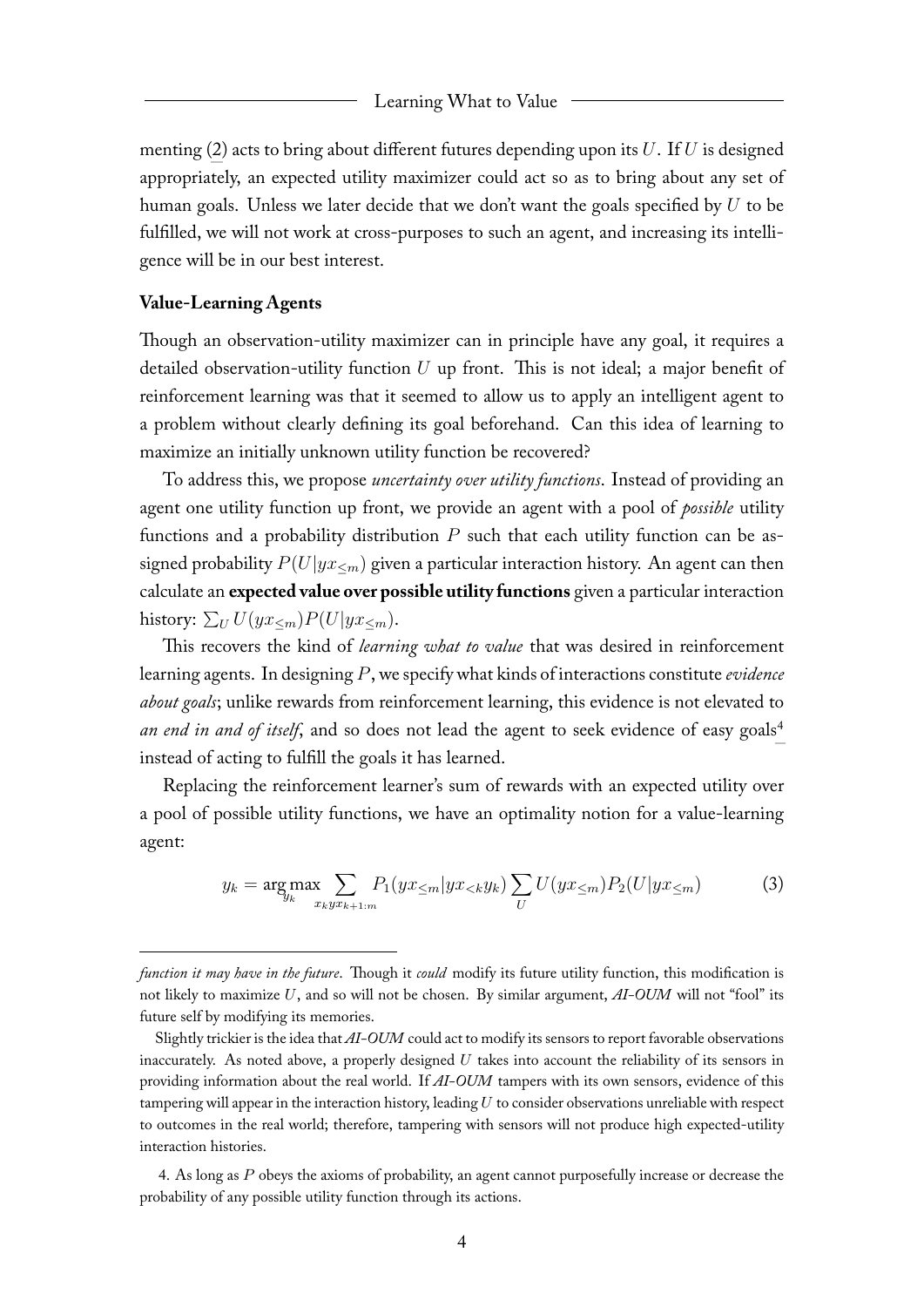#### *Daniel Dewey*

A value-learning agent approximates a full search over all possible future interaction histories  $yx_{k:m}$ , finds the probability of each future interaction history, and takes the action with the highest expected value, calculated by a weighted average over the agent's pool of possible utility functions.

# **4. Conclusion**

Hutter's introduction to AIXI (Hutter [2007\)](#page-7-1) offers a compelling statement of the goals of AGI:

Most, if not all known facets of intelligence can be formulated as goal-driven or, more precisely, as maximizing some utility function. It is, therefore, sufficient to study goal-driven AI. . . . The goal of AI systems should be to be useful to humans. The problem is that, except for special cases, we know neither the utility function nor the environment in which the agent will operate in advance.

Reinforcement learning, we have argued, is not an adequate real-world solution to the problem of maximizing an initially unknown utility function. Reinforcement learners, by definition, act to maximize their expected observed rewards; they may learn that human goals are in some cases instrumentally useful to high rewards, but this dynamic is not tenable for agents of human or higher intelligence, especially considering the possibility of an intelligence explosion.

Value learning, on the other hand, is an example framework expressive enough to be used in agents with goals other than reward maximization. This framework is not a full design for a safe, ultraintelligent agent; at very least, the design of probability distributions and model pools for utility functions is crucial and non-trivial, and still better frameworks for ultraintelligent agents likely exist. Value learners do not solve all problems of ultraintelligent agent design, but do give a direction for future work on this topic.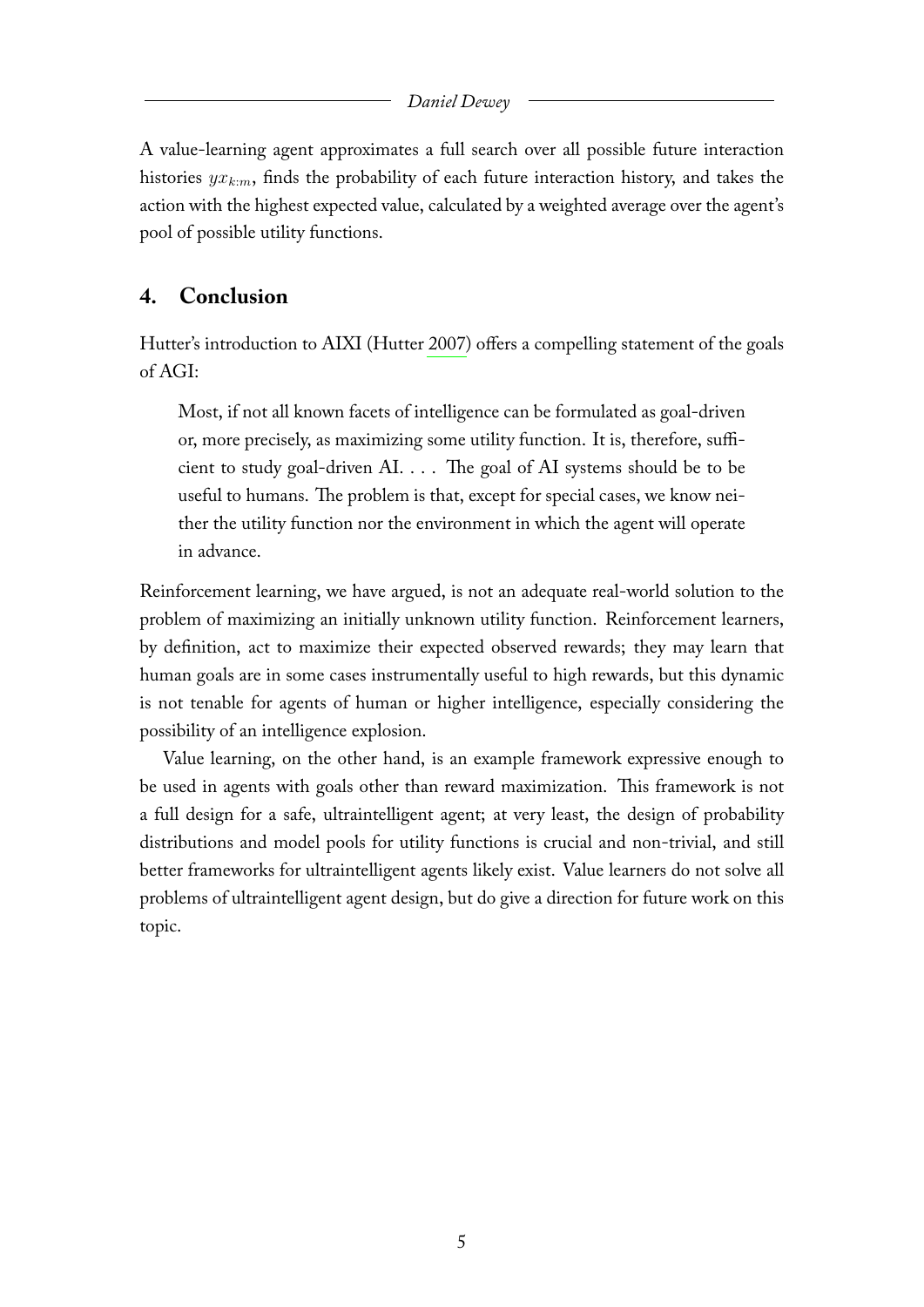# **Acknowledgments**

Thanks to Moshe Looks, Eliezer Yudkowsky, Anna Salamon, and Peter de Blanc for their help and insight in developing the ideas presented here; thanks also to Dan Tasse, Killian Czuba, and three anonymous judges for their feedback and suggestions.